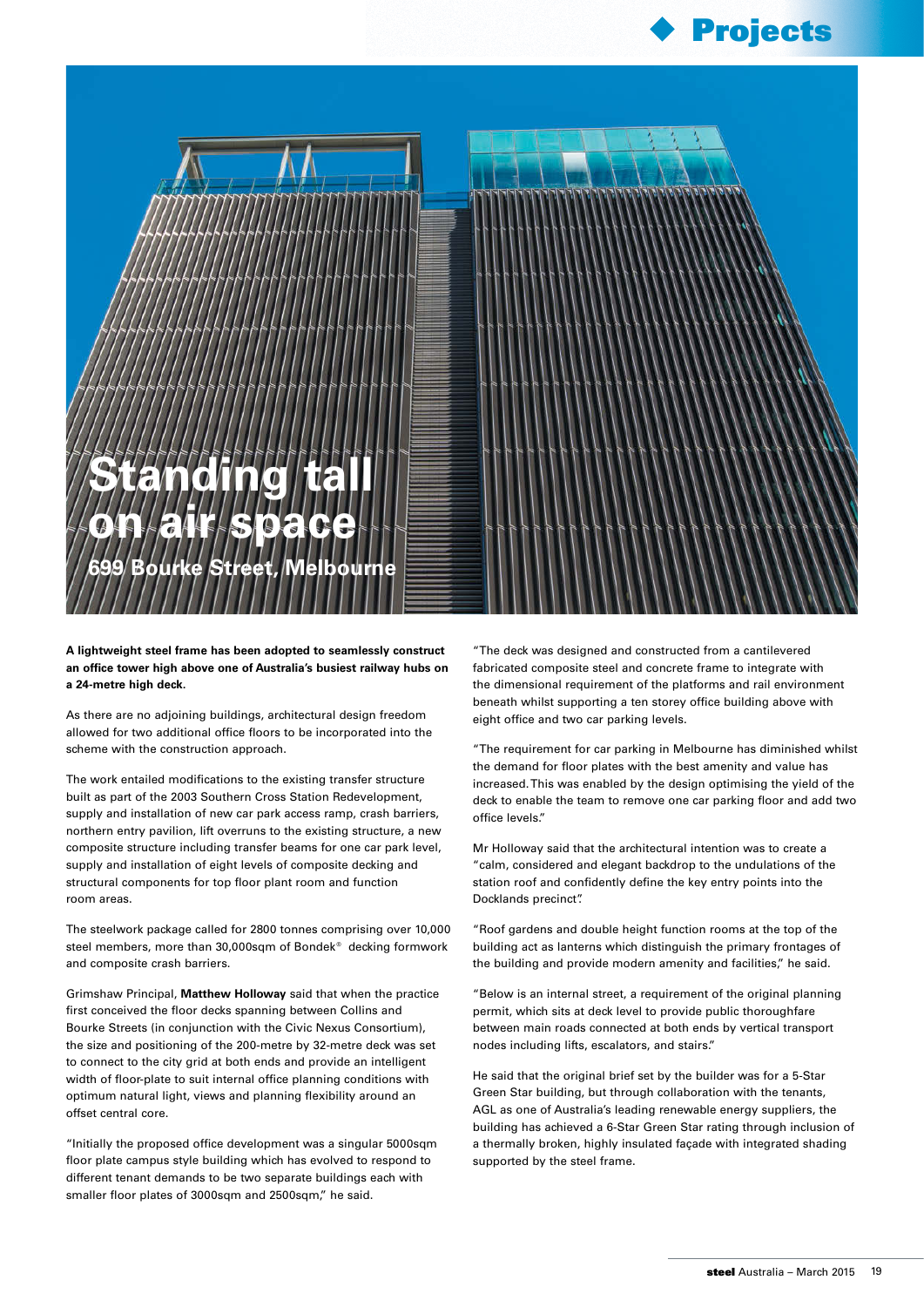## Projects

"Externally though, the biggest design challenge was in limiting reflection from the northern glazed façade onto the rail yard below which would cause major issues for train operator visibility," Mr Holloway said.

"Hence we had to design a façade screening system that enables views out and light into the office environment without exposing any reflective glass surface. This system was tested with specialist computational systems to mitigate the glare and had to be proven and signed off by Public Transport Victoria and the rail operators."

The busy railway environment presented challenges for vibration control that were also addressed by the construction design approach.

Marshall Day Acoustics found that although the design reduced rail vibration, in sensitive areas where vibration-generated noise or re-radiated sound is likely to be a problem, floating floors have been used.

"Rail vibration is transmitted through the structural columns into the deck structure and from there into the new composite steel and concrete beam buildings rising above the deck," **Tim Marks** from Marshall Day said.

"Although there is some attenuation or vibration loss along the way, the rail vibration was still detectable in some areas, but the use of concrete in the deck portal frame and transfer beam structure provides high damping and maximum vibration attenuation when compared to other lightly damped and lightweight structures."

Director of the project's structural engineers WSP Structures, **Peter Hindmarch** said that although the practice previously used composite steel and concrete beams and columns as individual

units, the transfer deck is unique in that it created a portal frame and transfer beam structure as a complete unit.

"The steel shell structure was designed to provide a simple working deck to allow installation of reinforcement and post tensioning without occupation," he said. "In the final case, the frame was filled with concrete to create a combined steel shell and concrete portal frame transfer deck. The superstructure overhead was originally detailed as a reinforced concrete frame but had the flexibility to be changed to composite steel floors."

He said the transfer deck from the rail station redevelopment was almost complete and ready for the construction of the new superstructure with the car park ramp, the northern entry slab and lift pit bases constructed as part of the new building.

Prefabrication and simplicity of bolted connections enabled construction to keep within tight windows available whilst the site was under occupation.

"The components needed to be as large as possible and lightweight, hence the steel shells. Reinforcing and pouring of concrete was completed after the steel shells were erected and made safe outside of occupation time," he said.

Mr Hindmarch said that the individual steel shell components were constructed as single units that could be installed without propping or bracing for extended periods. As part of the structural design, each component was checked at pivotal stages of construction – transport, partial erection, lifting, concrete pours and final condition.

ASI member GVP Fabricators utilised its own in-house CNC plasma cutter for all connection plates and fabrication of all steel members took place in its 5000sqm facility in Mordialloc.